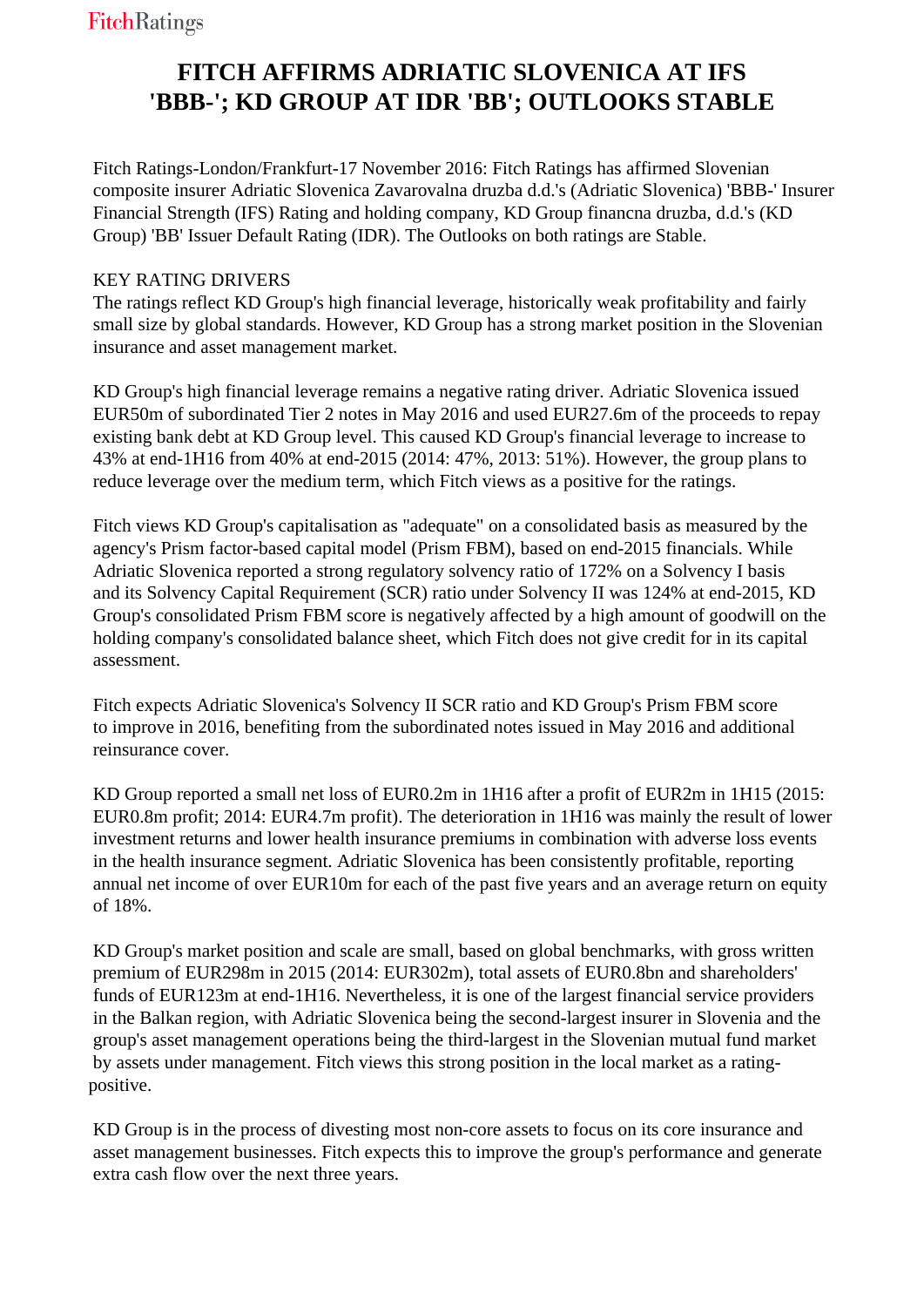As around two thirds of the group's invested assets are held in Slovenian investments and 98% of the group's revenue is in Slovenia (A-/Stable), the group's performance is exposed to the local economy. This exposure includes the risk of losses on its EUR347m of non-unit linked investments as of end-1H16, and the risk of lapses on its EUR268m of unit-linked liabilities. For example, write-downs on Slovenian banks led to investment losses of EUR16m in 2013, EUR2m in 2014 and EUR2m in 2015 for Adriatic Slovenica.

## RATING SENSITIVITIES

 KD Group's leverage improving to below 40%, in combination with stabilised profitability, could lead to an upgrade.

 The ratings could be downgraded if the group's consolidated capital position weakens to a Prism FBM score of below "adequate" for a sustained period. Financial leverage in excess of 50% could also lead to a downgrade.

 Contact: Primary Analyst Ralf Ehrhardt Associate Director +44 20 3530 1551 Fitch Ratings Limited 30 North Colonnade London E14 5GN

 Secondary Analyst Dr Christoph Schmitt Director +49 69 768 076 121

 Committee Chairperson Chris Waterman Managing Director +44 20 3530 1168

 Media Relations: Athos Larkou, London, Tel: +44 203 530 1549, Email: athos.larkou@fitchratings.com.

Additional information is available on www.fitchratings.com

 Applicable Criteria Insurance Rating Methodology (pub. 15 Sep 2016) https://www.fitchratings.com/site/re/887191

ALL FITCH CREDIT RATINGS ARE SUBJECT TO CERTAIN LIMITATIONS AND DISCLAIMERS. PLEASE READ THESE LIMITATIONS AND DISCLAIMERS BY FOLLOWING THIS LINK: HTTPS://WWW.FITCHRATINGS.COM/UNDERSTANDINGCREDITRATINGS. IN ADDITION, RATING DEFINITIONS AND THE TERMS OF USE OF SUCH RATINGS ARE AVAILABLE ON THE AGENCY'S PUBLIC WEB SITE AT WWW.FITCHRATINGS.COM. PUBLISHED RATINGS, CRITERIA, AND METHODOLOGIES ARE AVAILABLE FROM THIS SITE AT ALL TIMES. FITCH'S CODE OF CONDUCT, CONFIDENTIALITY, CONFLICTS OF INTEREST, AFFILIATE FIREWALL, COMPLIANCE, AND OTHER RELEVANT POLICIES AND PROCEDURES ARE ALSO AVAILABLE FROM THE CODE OF CONDUCT SECTION OF THIS SITE. FITCH MAY HAVE PROVIDED ANOTHER PERMISSIBLE SERVICE TO THE RATED ENTITY OR ITS RELATED THIRD PARTIES. DETAILS OF THIS SERVICE FOR RATINGS FOR WHICH THE LEAD ANALYST IS BASED IN AN EU-REGISTERED ENTITY CAN BE FOUND ON THE ENTITY SUMMARY PAGE FOR THIS ISSUER ON THE FITCH WEBSITE.

Copyright © 2016 by Fitch Ratings, Inc., Fitch Ratings Ltd. and its subsidiaries. 33 Whitehall Street, NY, NY 10004. Telephone: 1-800-753-4824, (212) 908-0500. Fax: (212) 480-4435. Reproduction or retransmission in whole or in part is prohibited except by permission. All rights reserved. In issuing and maintaining its ratings and in making other reports (including forecast information), Fitch relies on factual information it receives from issuers and underwriters and from other sources Fitch believes to be credible. Fitch conducts a reasonable investigation of the factual information relied upon by it in accordance with its ratings methodology, and obtains reasonable verification of that information from independent sources, to the extent such sources are available for a given security or in a given jurisdiction. The manner of Fitch's factual investigation and the scope of the third-party verification it obtains will vary depending on the nature of the rated security and its issuer, the requirements and practices in the jurisdiction in which the rated security is offered and sold and/or the issuer is located, the availability and nature of relevant public information, access to the management of the issuer and